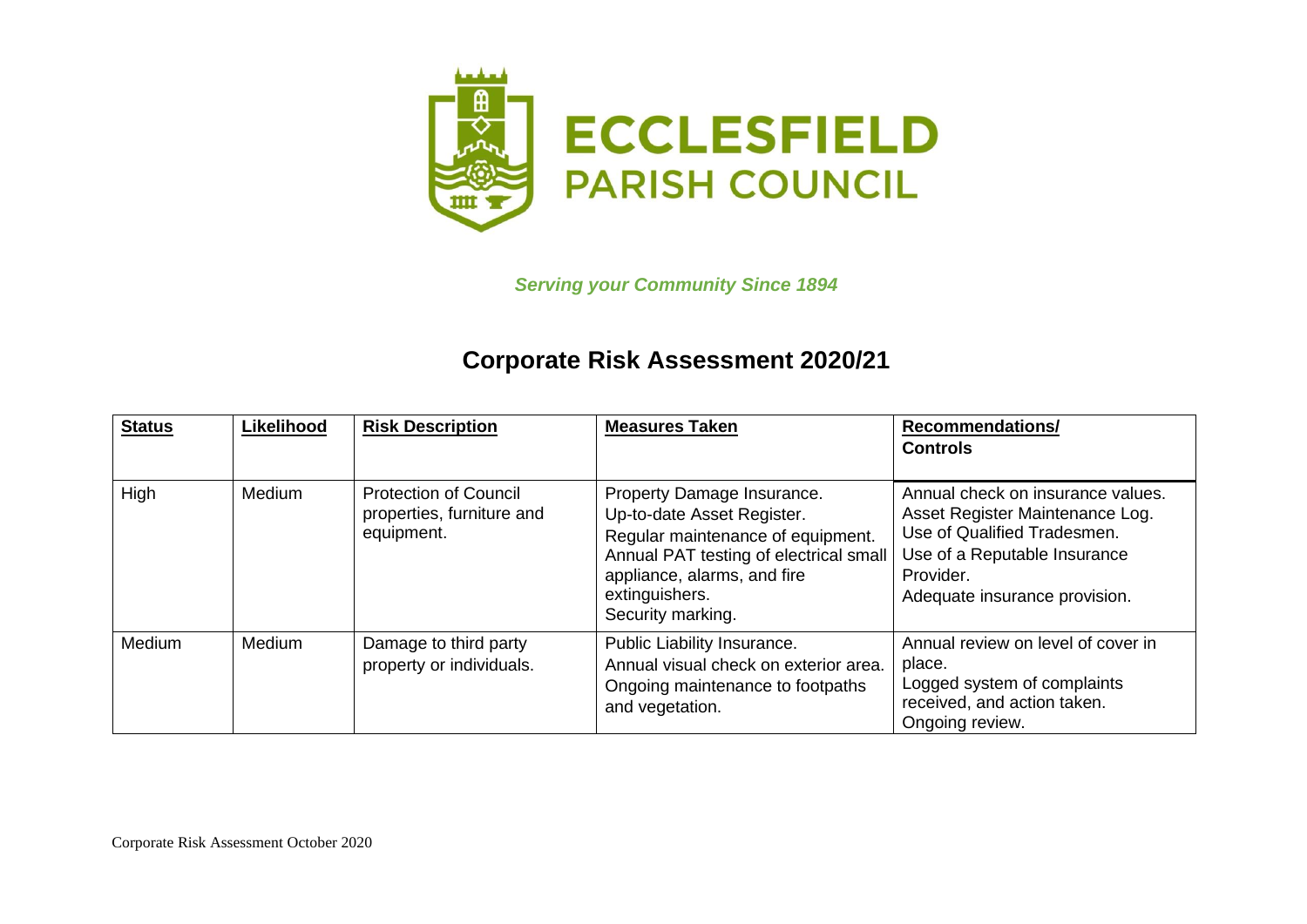| <b>Status</b>     | Likelihood | <b>Risk Description</b>                                                                                                                                                                                                                                       | <b>Measures Taken</b>                                                                                              | <b>Recommendations/ Controls</b>                                                                                                        |
|-------------------|------------|---------------------------------------------------------------------------------------------------------------------------------------------------------------------------------------------------------------------------------------------------------------|--------------------------------------------------------------------------------------------------------------------|-----------------------------------------------------------------------------------------------------------------------------------------|
|                   |            |                                                                                                                                                                                                                                                               |                                                                                                                    |                                                                                                                                         |
| Low               | Low        | Loss of cash through theft or<br>dishonesty.                                                                                                                                                                                                                  | <b>Fidelity Guarantee.</b><br>Secure storage of cash.<br>Financial Risk assessment.<br>Adequate internal controls. | Annual review on level of cover in<br>place.<br>Thorough vetting process of job<br>applicants and annual staff reviews.<br>Obtain safe. |
| Low               | Low        | Legal liability as a<br>consequence of asset<br>ownership.                                                                                                                                                                                                    | Public Liability Insurance.                                                                                        | Annual review on level of cover in<br>place.                                                                                            |
| High              | Medium     | Damage to or by vehicles or<br>personnel using own vehicles.                                                                                                                                                                                                  | Loss of no claims bonus cover.                                                                                     | Annual check on insurance cover in<br>place.                                                                                            |
| High              | Medium     | Insolvency of insurance<br>company.                                                                                                                                                                                                                           | Use of one of the largest companies<br>providing specialist cover for<br>Councils.                                 | Free legal service and advice from<br>NALC.                                                                                             |
| $\circ$<br>O<br>O |            | Internal Audit assurance testing may include:<br>Review of internal controls in place and their documentation.<br>Review of management arrangements regarding insurance cover.<br>Testing of specific internal controls and reporting findings to management. |                                                                                                                    |                                                                                                                                         |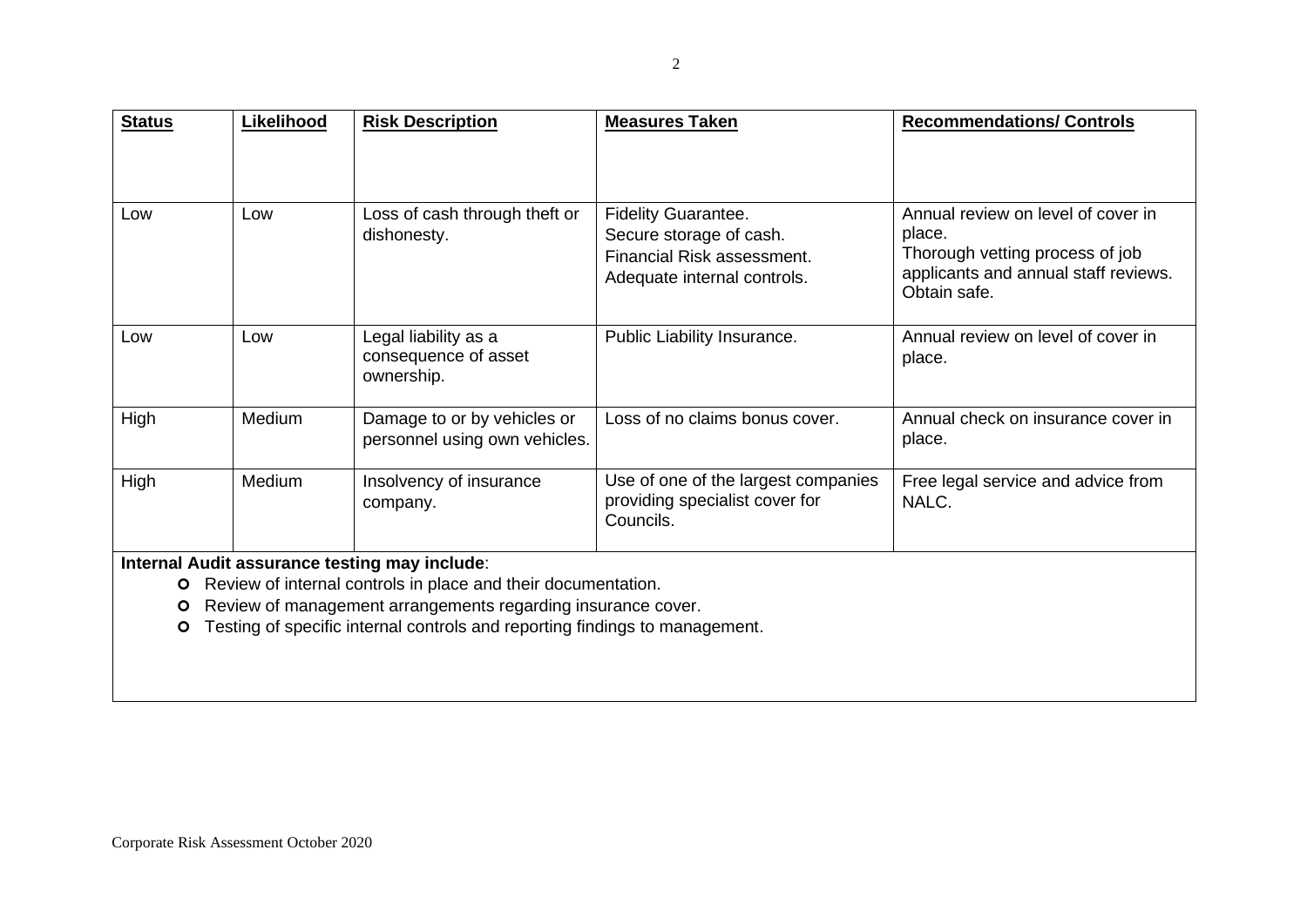| <b>Status</b> | Likelihood | <b>Risk Description</b>                                                                                                             | <b>Measures Taken</b>                                                                                                                                                                                      | <b>Recommendations/</b><br><b>Controls</b>                                                                       |
|---------------|------------|-------------------------------------------------------------------------------------------------------------------------------------|------------------------------------------------------------------------------------------------------------------------------------------------------------------------------------------------------------|------------------------------------------------------------------------------------------------------------------|
| High          | Medium     | Keeping proper records in<br>accordance with statutory<br>requirements.                                                             | Monthly scrutiny of financial records<br>and approval of pending expenditure.<br>Employment of RFO.                                                                                                        | Annual adoption of financial<br>regulations, Internal Audit, Annual<br><b>External Audit.</b><br>Staff training. |
| Medium        | Medium     | <b>Ensuring all business</b><br>activities are within legal<br>powers applicable to local<br>councils.                              | Use of committee budgets to allocate<br>expenditure. Records show legal<br>basis of expenditure.                                                                                                           | Monthly reports.<br>Internal Audit.<br><b>External Audit.</b>                                                    |
| Medium        | Medium     | Complying with restrictions on<br>borrowing.                                                                                        | Borrowing approval authorised by<br>Council in line with current<br>restrictions.                                                                                                                          | Reference to Local Council Admin<br>book (CAB) for current restrictions.                                         |
| High          | High       | Ensuring that all requirements<br>met under Employment Law<br>and Inland Revenue<br>Regulations.<br><b>Unfair Dismissal Claims.</b> | Regular returns to inland revenue:<br>contracts of employment for all staff,<br>systems of updating records for any<br>changes in relevant legislation.<br>Disciplinary policy and grievance<br>procedure. | Membership of Employers<br>Organisation/NALC.<br>Legal expenses cover.<br>Membership of ACAS.                    |
| High          | High       | Ensuring that all<br>requirements are met under<br><b>Customs &amp; Excise</b><br><b>Regulations (especially</b><br>VAT).           | Regular returns to Customs &<br>Excise.                                                                                                                                                                    | Update on Council's position needed.                                                                             |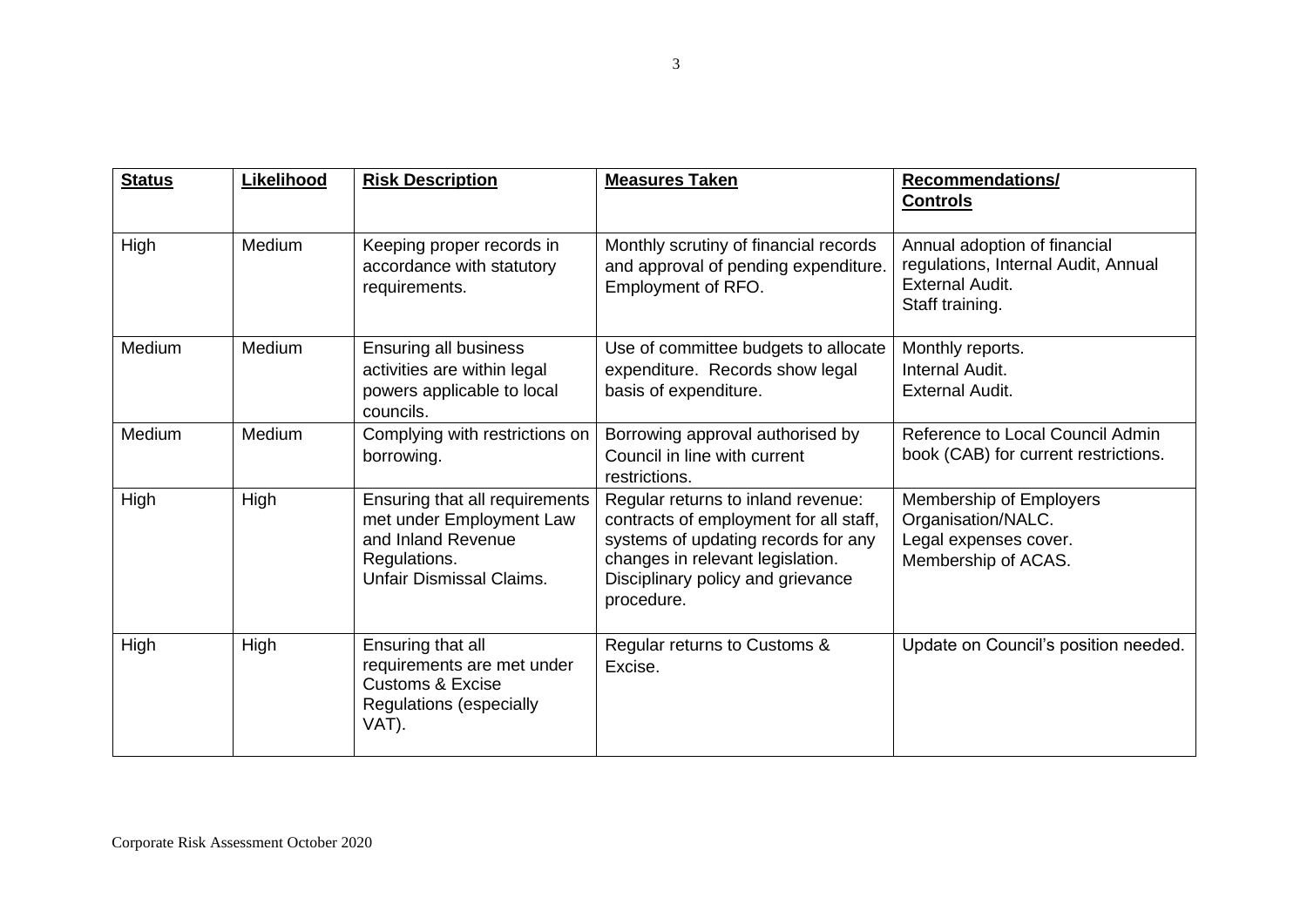| <b>Status</b> | Likelihood | <b>Risk Description</b>                                                                                              | <b>Measures Taken</b>                                                                                                                                                                                       | <b>Recommendations/</b><br><b>Controls</b>                                                                               |
|---------------|------------|----------------------------------------------------------------------------------------------------------------------|-------------------------------------------------------------------------------------------------------------------------------------------------------------------------------------------------------------|--------------------------------------------------------------------------------------------------------------------------|
| High          | Low        | Ensuring adequacy of annual<br>precept and control.                                                                  | Approval of budget by full Council.<br>Regular budget monitoring<br>statements.                                                                                                                             | Timetable for approval of budget/fix<br>precept.                                                                         |
| Medium        | Low        | Ensuring the proper use of<br>funds granted to local<br>community groups under<br>specific powers or Under<br>S.137. | Identification of items paid under<br>Section 137 and reported in the<br>annual accounts.                                                                                                                   | Quarterly internal audit.<br>Annual external audit.                                                                      |
| Low           | Low        | Proper, timely and accurate<br>reporting of council business<br>in the minutes.                                      | Minutes properly numbered and<br>paginated with a signed master<br>copy kept in safekeeping.<br>Minutes circulated.                                                                                         | Minutes approved at next meeting.<br>Internal audit check.<br>External Audit check.<br>Computer back-up.<br>Safe needed. |
| Low           | Low        | Failure to respond to electors<br>wishing to exercise their rights<br>of inspection.                                 | Minutes placed on notice boards for<br>public inspection. Advertising of end<br>of year accounts and making them<br>available for inspection to the public<br>as required under the Finance<br>Regulations. | Accounts and signed returns to<br>External Auditor by due date.                                                          |
| Medium        | Low        | Meeting the laid down<br>timetables when responding<br>to Consultation invitations.                                  | Consultation documents presented to<br>next appropriate Committee/Council<br>meeting. To plan procedure and deal<br>with the response.                                                                      | All consultation documents to be<br>recorded on agendas. Members<br>report to Committees/Council.                        |
| High          | Medium     | Procedures in place for<br>recording and monitoring<br>members' interests, gifts<br>and hospitality received.        | Disclosure of interest register, and a<br>register of gifts and hospitality<br>received kept by the Clerk.<br>Disclosures of interests as item on<br>agendas as prompt to report<br>changes.                | Internal audit check.<br>Disclosure in minutes, full annual<br>review and separate records kept.                         |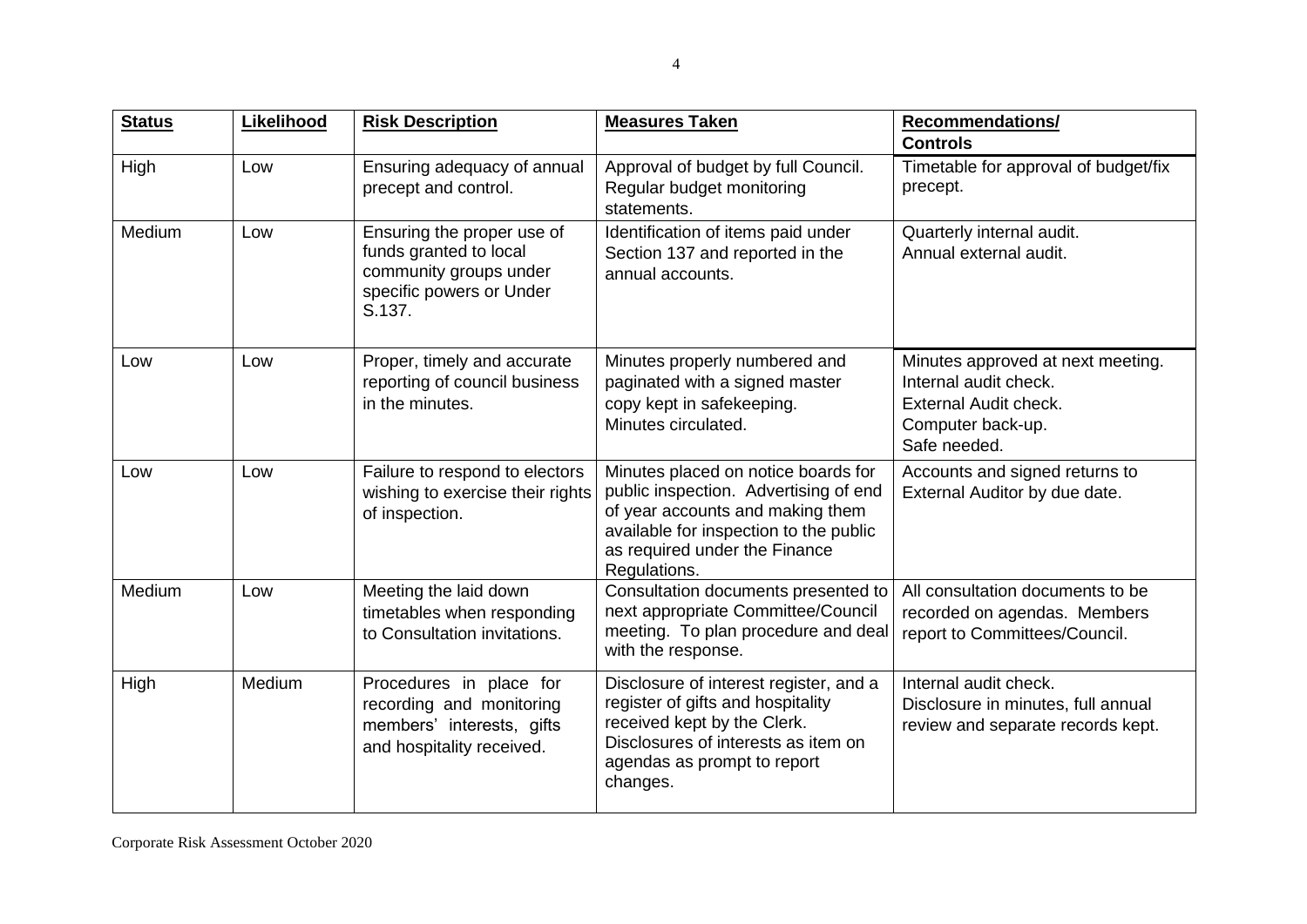| <b>Status</b> | <b>Likelihood</b>       | <b>Risk Description</b>                                                                    | <b>Measures Taken</b>                                                                                                                                                            | <b>Recommendations/</b><br><b>Controls</b>                                                                                                                                           |
|---------------|-------------------------|--------------------------------------------------------------------------------------------|----------------------------------------------------------------------------------------------------------------------------------------------------------------------------------|--------------------------------------------------------------------------------------------------------------------------------------------------------------------------------------|
| Medium        | Low                     | Provision of amenities/<br>Facilities for use by third<br>parties and community<br>groups. | Leases and agreements in place for<br>use/hire of amenities/of facilities by<br>third parties and community groups.                                                              | Annual review of leases and<br>agreements. Annual letter to regular<br>hall users to confirm current Public<br>Liability held. See application form.                                 |
|               |                         | Internal Audit assurance testing may include:                                              |                                                                                                                                                                                  |                                                                                                                                                                                      |
| $\circ$       |                         | Review of internal controls in place and their documentation.                              |                                                                                                                                                                                  |                                                                                                                                                                                      |
| O             |                         | Review of minutes to ensure legal powers in place recorded and correctly applied.          |                                                                                                                                                                                  |                                                                                                                                                                                      |
| $\circ$       |                         | Testing of income and expenditure from minutes to cashbook, from bank statements to        |                                                                                                                                                                                  |                                                                                                                                                                                      |
|               |                         | cashbook, from minutes to statements etc. including petty cash.                            |                                                                                                                                                                                  |                                                                                                                                                                                      |
| O             | Testing of disclosures. | Review and testing of arrangements to prevent and detect fraud and corruption.             |                                                                                                                                                                                  |                                                                                                                                                                                      |
| O<br>$\circ$  |                         | Testing of specific internal controls and reporting findings to management.                |                                                                                                                                                                                  |                                                                                                                                                                                      |
| High          | Medium                  | Failure of computer<br>system/IT security.                                                 | Password procedures in place.<br>Virus protection (automatically<br>updated).<br>All records backed up to the server.                                                            | Review needed for if all system is<br>corrupted/items stolen/back-up<br>system. Installation of Office 365<br>thereby assuring an off-site copy of<br>all files and records is kept. |
| High          | Medium                  | Security of vulnerable<br>buildings.                                                       | Intruders and fire alarms where<br>necessary. Provision of fire<br>extinguishers and staff training.<br>Secure locks and annual review of<br>security.<br>Record of key holders. | Annual servicing of alarms and fire<br>protection equipment.<br>Annual basic fire training.<br>Periodic fire survey.                                                                 |
| High          | Medium                  | Banking arrangements.                                                                      | Regular banking reconciliations<br>independently reviewed.<br>Two signatures for general account,<br>cheques, and transfers.                                                     | Monthly reports to Finance<br>Committee/member examination of<br>transactions.<br>Internal audit.<br>External audit.                                                                 |